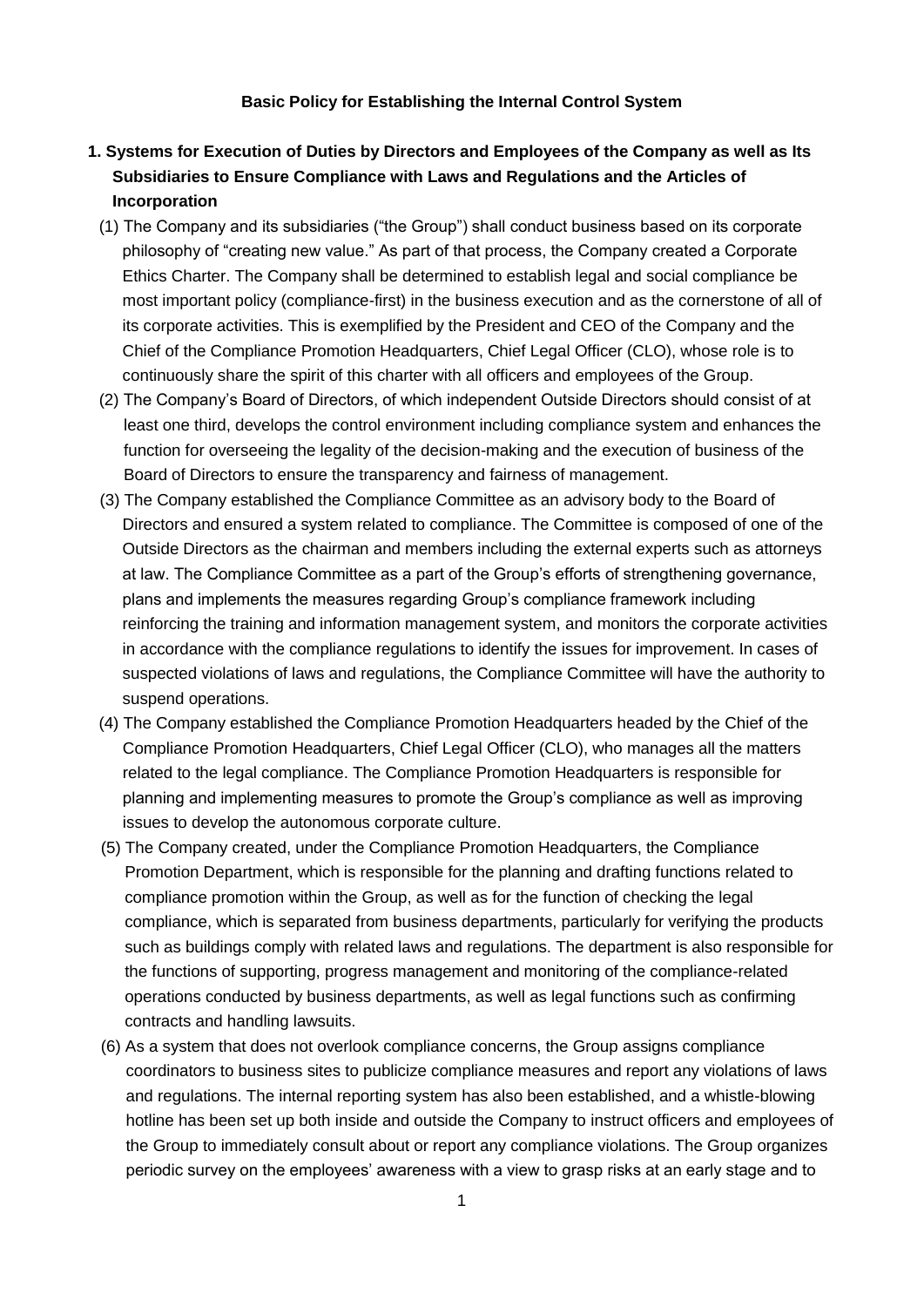gauge the degree of compliance awareness. The Group provides a clause about the protection of whistleblowers to the Internal Report Regulations to the effect that, if its officers and employees recognized an act, etc., which is doubtful based on laws and regulations and the Articles of Incorporation, the Company shall prohibit treating the employee unfavorably by the reason of consultation and report.

- (7) The Auditing Department, which oversees the internal control function and the internal audit function, shall be established as a department under the direct supervision of the Company's President and CEO. The Auditing Department shall examine the business audit items and implementation methods. In addition, to perform monitoring and risk management of business activities in the Group, as well as to implement governance strengthening and promote creation of the appropriate financial statements and compliance with regulations, enabling the Group to conserve assets and efficiently carry out its business activities. The Company holds Auditing Council to increase the effectiveness of the auditing system.
- (8) The Company works continuously to develop the compliance regulations, related individual regulations, guidelines, manuals, etc. and to periodically organize the compliance-centered training programs in light of hierarchical positions and jobs so that the Company can enhance the compliance awareness by officers and employees in the Group. In addition, in order to instill the concept that promoting compliance enhances corporate value, the performance appraisal system may include the measurement in terms of proactively demonstrating compliance behavior and multi-directional personnel rating method.
- (9) The Company promotes the active dialogues between the management team and all the stakeholders so that it leads to develop the customer-oriented corporate culture by increasing the transparency of management and fostering the mutual understanding.
- (10) Through the establishment of these systems, the Group put as basis development of a firm sense of compliance in the organization, and having in combination the structure that ensures legal compliance in an organizational manner spearheaded by the Compliance Promotion Headquarters and the structure that does not overlook the illegality assisted by the Auditing Department's audits and internal reporting system, the Group can pursue the concept of "compliance-first."

### **2. Systems for Retention and Management of Information on Execution of Duties by Directors**

The President and CEO of the Company shall appoint the Chief of the Corporate Management Headquarters of the Company as the person generally responsible for the retention and management of information on the execution of the duties of Directors. As to the retention and management of information on the execution of duties of Directors, the information, which is recorded in documents or electromagnetic record media, shall be organized and retained based on Document Handling Regulations and Information Management Regulations. The Company conducts education and training with the aim of strengthening the information management system and strictly manages information.

## **3. Regulations and Systems Concerning Management of Risk of Loss by the Company as well as Its Subsidiaries**

(1) The Company shall establish a Risk Management Committee as an advisory organ of its Board of Directors to comprehensively identify and manage the Group's various risk. The Risk Management Committee is composed of the Company's President and CEO as the chairman and members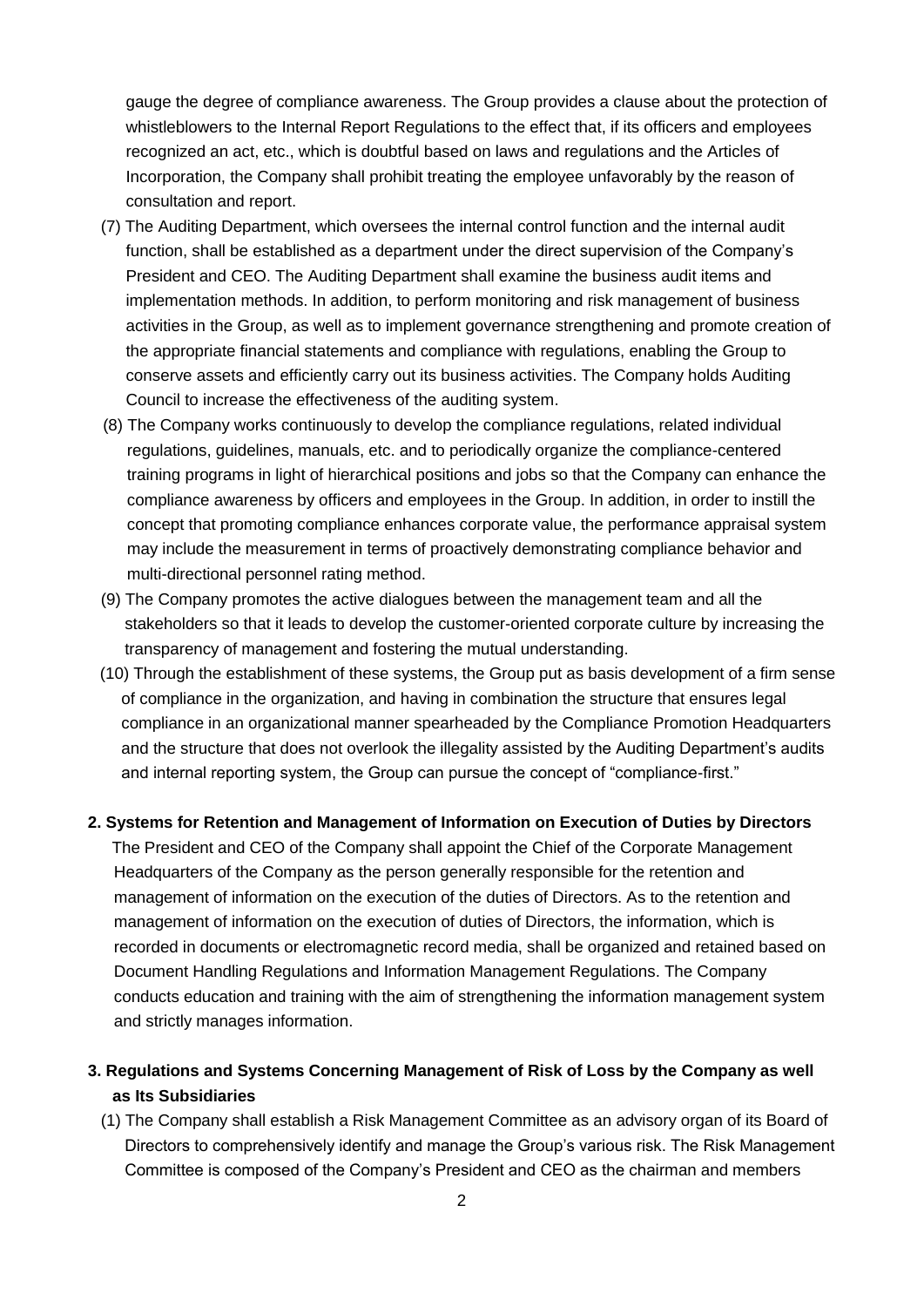including outside experts, such as attorneys at law.

- (2) The Risk Management Committee shall confirm the development and operational status of the Risk Management Regulations, related individual regulations, guidelines, manuals, etc. for the risk management of the Group, and conduct trainings for officers and employees of the Group. The Company's Chief of the Compliance Promotion Headquarters, Chief Legal Officer (CLO) shall submit quarterly reports on risk management of the Group to the Company's Board of Directors.
- (3) The Company's Auditing Department shall audit the conditions for the execution of business for each department of the Group. If an act with a risk of loss was found in business operations, the Auditing Department shall immediately notify the Company's President and CEO, as well as the department in charge of its details of the degree of loss to be thereby incurred.

### **4. Systems to Ensure the Efficient Fulfillment of Duties by Directors**

- (1) The Company shall set up the Board of Directors to enhance business performance through appropriate and rapid decision-making, responding flexibly to changes in the business and management environment. The Board of Directors shall be composed of a fair and appropriate number of members with diverse background, considers important management functions and hold regular meetings once a month, while extraordinary meetings can be called at any time as required, in order for decisions to be made on critical management matters as well as to monitor the status of business performance.
- (2) As a prior deliberative organ of the Board of Directors, regular meetings of the Corporate Management Council shall be held to discuss business operation policies and its implementation and to consider measures to be taken.
- (3) The Company shall set up a Medium-term Management Plan for the Group, and determine the priority objective and budgetary allocation of the whole group every fiscal year to materialize the relevant plan.
- (4) The progress of income and expenditure plans and other important business plans of each department and subsidiary shall be reviewed monthly or appropriately by the Board of Directors and other bodies, where problems will be extracted and counter measures will be executed.
- **5. Systems for Reporting of Matters Concerning Execution of Duties of Directors of the Company's Subsidiaries, and Other Systems to Ensure Appropriate Business Operations in the Group**
	- (1) The Affiliated Companies Management Regulations shall be applied to subsidiaries of the Company. Each subsidiary shall obtain approval of the Board of Directors or the officers of the Company in charge of the respective subsidiary for important matters of corporate management in accordance with the decision-making standards of the Company and ensure the appropriateness of business operations.
	- (2) The management of subsidiaries of the Company shall be supervised by the Chief of the Corporate Management Headquarters. The Company's Chief of the Corporate Management Headquarters shall periodically hold a meeting with the affiliated companies liaison committee to smoothly exchange information and promote group activities, and mutually receive reports between the Company and its subsidiaries as necessary.
	- (3) The chief of the responsible department shall supervise and manage business conducted by subsidiaries to establish a compliance system, and a risk management system in line with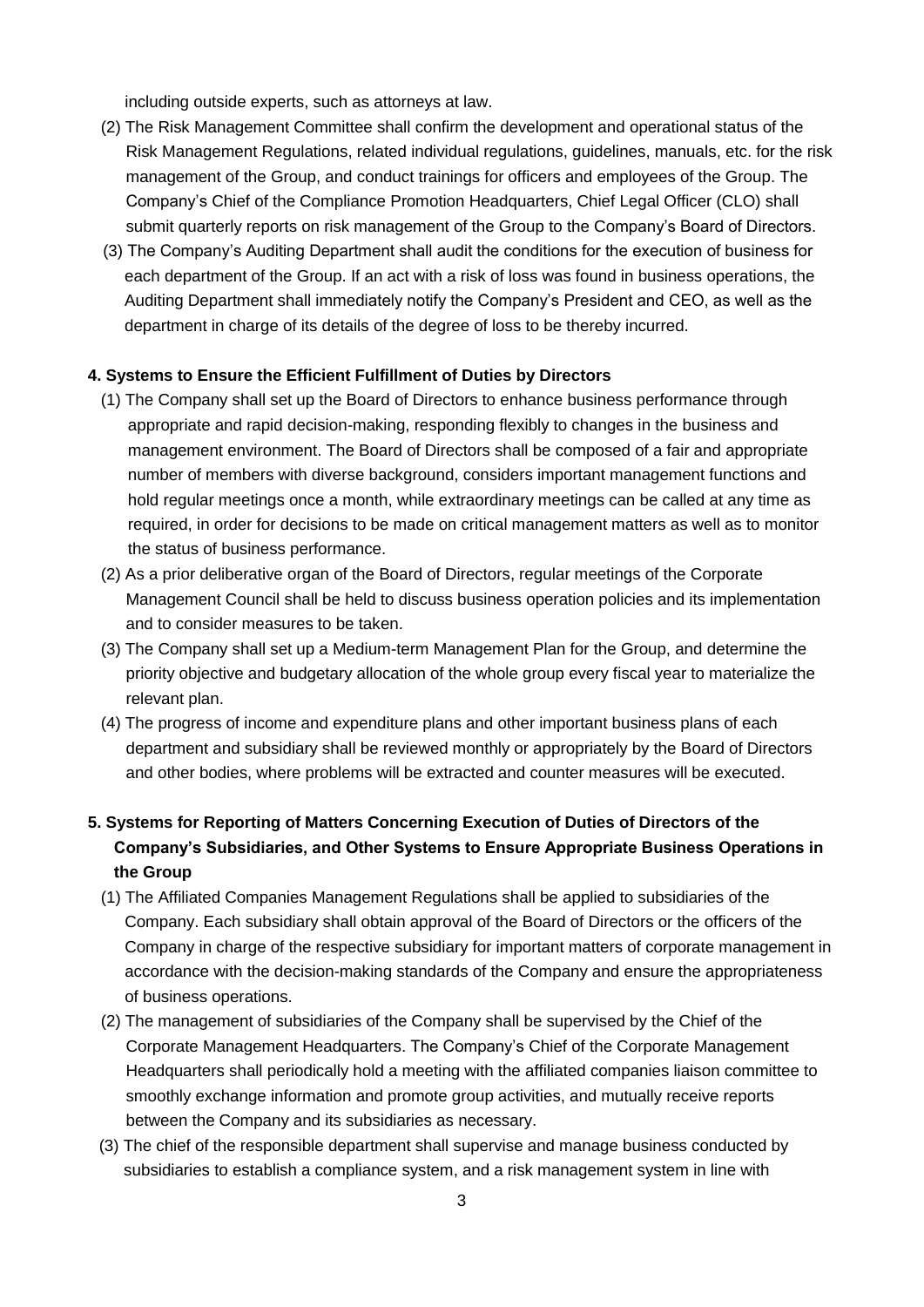measures based on Management Plans and efficient business execution while respecting the independency of subsidiaries. The chief of the responsible department shall make periodic reports on the condition of progress in the management of subsidiaries by exchanging information in regular and timely manners with the subsidiary to the Board of Directors and the Corporate Management Council.

- (4) The Company's Auditing Department and Audit & Supervisory Board Members shall conduct a regular or special audit of each subsidiary while cooperating with Audit & Supervisory Board Members of subsidiaries and then report to the Company's President and CEO and the Auditing Council.
- **6. Matters Concerning Employees when Audit & Supervisory Board Members Request the Secondment of Employees to Assist with Duties, Matters Concerning the Independence of Those Employees from Directors and Matters for Securing Effective Direction of Audit & Supervisory Board Members**
	- (1) When the Company's Audit & Supervisory Board Member requests to assign an employee to assist with the duties of the Audit & Supervisory Board Member, the Company's Board of Directors shall nominate an employee assisting Audit & Supervisory Board Member from the members of the Company's Auditing Department after consultation with the Company's Audit & Supervisory Board Member.
	- (2) In assisting the duties of Audit & Supervisory Board Members of the Company, the right of command over the nominated employee shall be transferred to the Company's Audit & Supervisory Board Members to ensure independence from the Company's Board of Directors. The appointed employee shall submit to the orders of the Audit & Supervisory Board Members when supporting their duties. An evaluation of the support work of Audit & Supervisory Board Member's duties shall be conducted by the Company's Audit & Supervisory Board. The Company's Audit & Supervisory Board Member and the Senior Department Manager in charge of the Human Resources and General Affairs Department shall confer about personnel changes and treatment.
- **7. Systems for Directors and Employees, as well as Directors, Audit & Supervisory Board Members, Employees, etc. of Subsidiaries to Report to Audit & Supervisory Board Members, Other Systems of Reporting to Audit & Supervisory Board Members, and Other Systems to Secure Effective Conduct of Audits by Audit & Supervisory Board Members**
	- (1) Officers and employees of the Group shall make reports on matters possibly causing serious damage and losses to the Group, illegal acts and other necessary important matters to the Company's Audit & Supervisory Board Members as necessary based on laws and regulations, and internal regulations such as the Audit & Supervisory Board Rules and the Auditing Standards for the Audit & Supervisory Board Members. In order to ensure thorough reporting to the Audit & Supervisory Board Members, the relevant system shall be regularly communicated to officers and employees. The Company's Audit & Supervisory Board Members may always require officers and employees to report as necessary.
	- (2) The Company's Audit & Supervisory Board Members shall attend the meetings of important committees such as the Board of Directors, the Corporate Management Council, the Compliance Committee, the Risk Management Committee, and affiliated companies liaison committee to